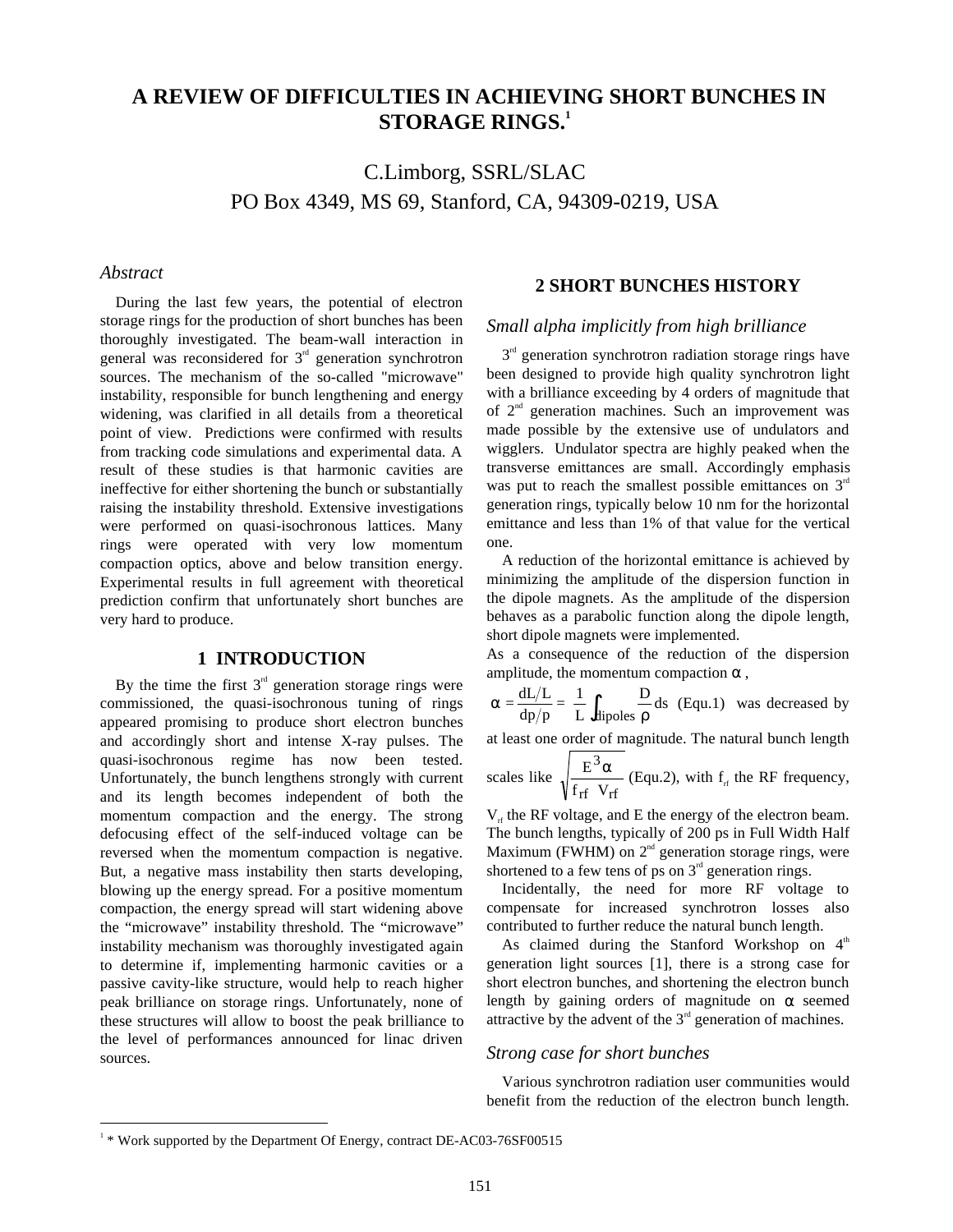There is a strong scientific case for intense X-ray pulses in the subpicosecond range to perform dynamic studies. FEL users would appreciate the reduction of bunch length by one or two orders of magnitude since the FEL gain is proportional to the peak current. With a bunch length in the range or smaller than the wavelength of the radiation emitted, the emission becomes coherent, and the intensity is then proportional to  $N^2$ , the square of the number of particles per bunch, whereas for the spontaneous emission the flux is only proportional to N. The tremendous enhancement of photons flux has already been demonstrated experimentally for far infra-red radiation. The possibility to store subpicosecond bunches would boost the performances of infra-red sources.

Optimized luminosity is obtained for an rms bunch length  $\sigma_{\tau}$  approximately of the order of  $\beta^*$  the betatron value at the interaction point. B-factories and damping rings used to inject in linear colliders are good candidates for smaller bunches. Finally, the muon collider will be operated with bunches in the mm range and in a quasiisochronous regime.

# **3 QUASI-ISOCHRONOUS REGIME**

When the revolution period of particles become nearly independent of energy, the ring is said to be quasiisochronous. The phase-slippage factor  $\eta = \frac{1}{\gamma^2} - \frac{dL/L}{dp/p}$ , is then very small. In electron machines, the phaseslippage factor  $\eta$  is approximately the momentum

compaction  $\alpha = \frac{dL/L}{dp/p} = \alpha_1 + \alpha_2 dp/p + \alpha_3 (dp/p)^2 ...$ , and

the quasi-isochronous regime is reached when  $\alpha$  is small up to higher order terms in dp/p.

Historically, difficulties to run an accelerator in the quasi-isochronous regime were already met as it corresponds to the situation of transition energy crossing on proton and heavy ion machines. By performing the Qjump, difficulties to run in the quasi-isochronous regime are avoided.

For running a ring steadily in the quasi-isochronous regime, the higher order terms of α, need to be minimized permanently.

# **4 SMALL** α **AND NEGATIVE** α **TUNING**

# *Lattice tuning*

To reduce the momentum compaction  $\alpha$ , the dispersion function needs to be reduced along the dipole. By forcing the dispersion to be negative within the two dipoles, the momentum compaction, integral (1) can vanish and even be made negative.

At the ESRF, the lattice is a DBA of the Chasman-Green type. The focusing quadrupoles of the achromat, allow to adjust the amplitude of the dispersion function in the dipoles. By forcing the dispersion function to have its minimum taking a negative value in the middle of the dipole, one can tune  $\alpha$  to any small positive or negative value and get a small horizontal emittance at the same time.

# *Necessity of decreasing the*  $2^{nd}$  *order term*  $\alpha$ *,*

Non-linear terms arising from bending magnets and their fringing fields as well as from sextupoles contribute to the generation of an  $\alpha_2$  term.  $\alpha_2$  is the longitudinal chromaticity. Three different families of sextupoles are needed to correct at the same time the two transverse and the longitudinal chromaticities. The RF bucket size  $\Delta p/p$ 

follows  $1/\sqrt{\alpha_1}$  when  $2^{nd}$  order terms can be neglected. When the  $2<sup>nd</sup>$  order terms are not negligible, the RF bucket size remains smaller than  $\alpha_1 / (\alpha_2 \sqrt{3})$ .

With the ESRF experiment, for an  $\alpha_1$  in the 2.10<sup>-5</sup>,  $\alpha_2$ needed to be decreased below  $1.75.10^{-3}$  to keep an RF acceptance  $\Delta p/p$  above the quantum limit of 6.6  $\sigma_{\delta}$ . In figure 1, RF buckets are depicted for three different combinations of  $(\alpha_1, \alpha_2)$ . Obviously, with shorter bunches the bunch density is increased creating more frequent Touschek collisions. The energy excursion occuring from a Touschek collision can easily reach 10% of the beam energy. Consequently, the RF bucket size must be huge to get a decent Touschek lifetime.

Esrf V<sub>RF</sub> = 8 MV with  $\alpha_1 = 0.0002$   $\alpha_2 = 0.001$ 



Figure 1- Necessity of decreasing  $\alpha$ ,

NB: RF bucket sizes are also further squeezed due to energy independent terms increasing the spread in circumference length. This term is a function of both transverse emittances. Accordingly, a small emittance lattice is also mandatory to reach very small  $\alpha$  values while maintaining a viable RF bucket size.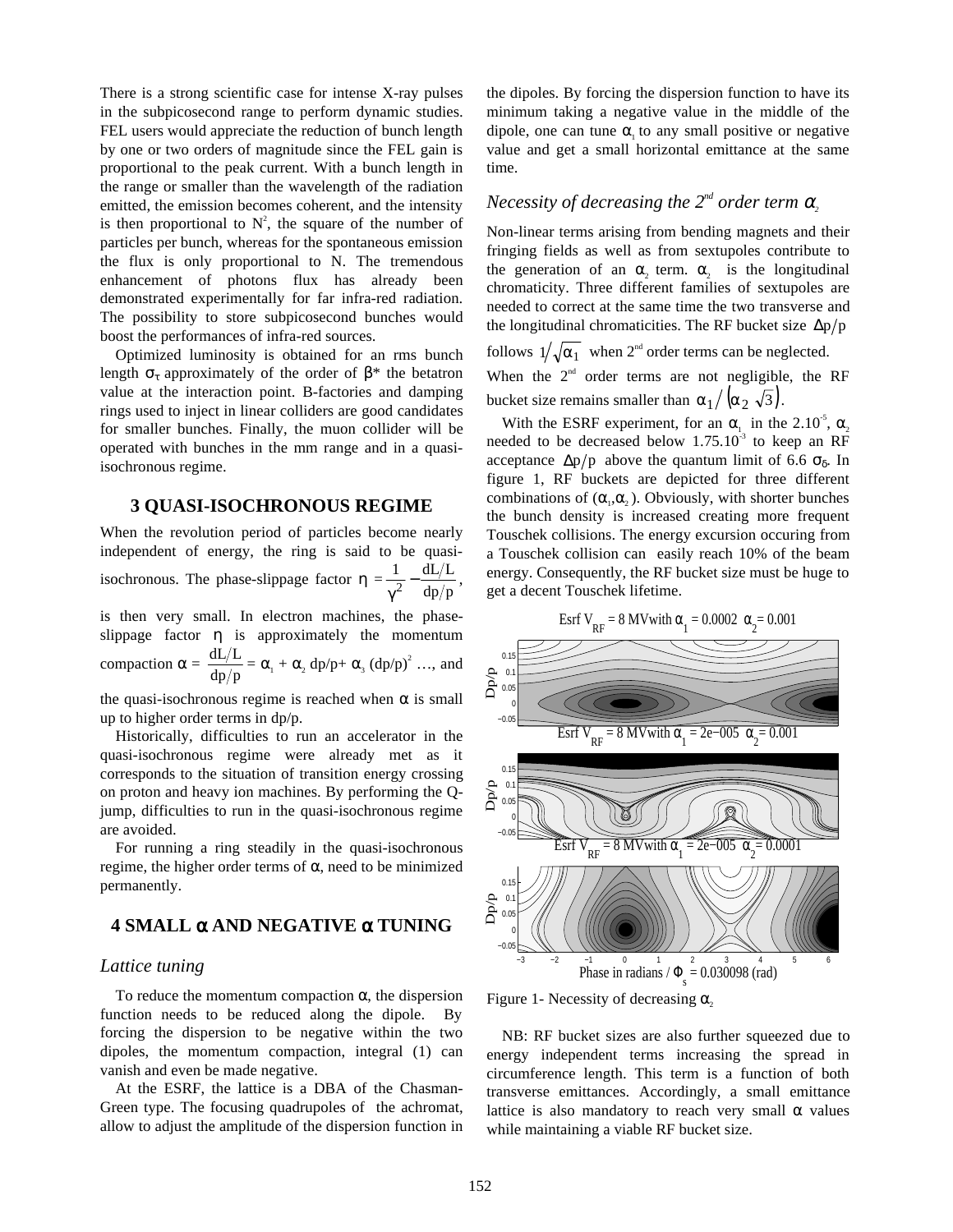### *ESRF experiment with short bunches*

In order to reach bunch lengths of 1ps in rms value on the ESRF ring, attempts were made to lower  $\alpha_1$  down to the 10<sup>-6</sup> range. Only with  $\alpha_1 = 2.10^{-5}$ , the reduction of  $\alpha_2$ was successful leaving a decent lifetime for measurements. The bunch lengths were measured with a 2ps resolution streak camera. They show that as soon as a substantial current is stored, the bunch length is independent of both the momentum compaction and the energy. The impedance of the ring makes the bunch lengthen strongly due its strong self-induced voltage.

Incidentally, but as an experimental difficulty to be mentioned, the RF system must be very clean down to very low frequencies to avoid driving coherent longitudinal oscillations. Indeed, for very small momentum compaction, the synchrotron frequencies reached are small since they are in the few hundred Hz..

# **5 COLLECTIVE EFFECTS**

Careful attention was paid to smooth the vacuum chamber and reduce the impedance of  $3<sup>rd</sup>$  generation rings. Steep step transitions and cavity-like structures have been avoided as much as possible. Vacuum ports are attached to ante-chambers and bellows are RF shielded.

The strong lengthening with current, the independence of the bunch length with both the energy and the momentum compaction at high currents, can be explained by an inductive impedance model. In  $3<sup>rd</sup>$  generation machines, experiments have shown that the theoretical model of an inductive impedance matches nicely bunch lengths measurements [ESRF, Super-Aco[5], ALS[4]…].

However, a purely inductive impedance model can not justify the energy widening observed above peak current of 450 A in the ESRF case. Only, a high frequency resistive interaction can be at the origin of an energy spread blow-up. The mechanism involved is then the well-known "microwave instability".

The nature of the impedance of  $3<sup>rd</sup>$  generation rings makes them inappropriate to the production of short and intense bunches, and in particular not in the quasiisochronous regime. The path followed to draw this conclusion of major importance is presented in [2]. A short overview is given here below.

The resolution of the Haissinski equation [3], a multiparticle tracking code of the longitudinal motion and analytical derivations were used when possible. The simplified and academic case of a purely inductive impedance is studied first.

#### *a- Inductive impedance*

For a purely inductive impedance, the self-induced voltage is the derivative of the bunch line density which is gaussian at zero current.

### *Positive* <sup>α</sup>

When the momentum compaction is positive, with increasing current, the slope of the effective voltage subsides around the synchronous phase. The bunch is defocused and lengthens. For increasing current, the bunch profile becomes more and more like a parabola.

The Haissinski equation is a transcendental equation, for which an explicit solution can not be written in the case of a purely inductive impedance. However, one can demonstrate that there always exists a solution whatever the current for the case of a positive momentum compaction and an inductive impedance[2]. As for the coasting beam, for a purely inductive impedance and for a positive momentum compaction, the beam is always stable. The bunch lengthens in a pure potential well regime and its energy distribution remains unchanged and equal to the natural one. Writing the Haissinski equation as  $\lambda'(x) = \frac{-x\lambda(x)}{1+\Delta\lambda(x)}$  with  $\Delta = \frac{2\pi I(L\omega_0)}{V_{\text{ref}} \log\omega_0(\omega_0)}$  $\epsilon_{\rm rf}$  h $\cos\phi_{\rm s} (\omega_{\rm o}\sigma_{\rm \tau \rm o})^3$ o  $V_{rf}$  hcos  $2\pi$ I(L  $\boldsymbol \varphi_{\rm s}(\omega_{\rm o}\boldsymbol \sigma_{\tau}$  $\frac{\pi {\rm I}({\rm L}\omega_{\rm o})}{\sqrt{3}}, {\rm x} \, = \, \tau/\sigma_{\tau_{\rm o}}$ 

a Runge-Kutta algorithm allows to compute rapidly the temporal distribution λ(τ).

At high currents, the bunch length becomes independent of both the momentum compaction  $\alpha$  and of the energy, but depends on the power 1/3 of ratio between the induced voltage and the external voltage. The quasi-isochronous regime is then useless in that to produce short and intense bunches.

#### *Negative momentum compaction*

The strong defocusing effect can be reversed when the momentum compaction takes a negative value. The synchronous phase is then on the rising slope of the RF wave. The self-induced perturbing voltage now tends to increase the RF gradient around the synchronous phase, and the bunch self-focuses. Unfortunately, this selffocusing effect is limited.  $\Delta$  is now negative as cos  $\varphi$  is negative. There is a threshold  $\Delta_{\text{limit}}$  =-1.55, at which, the Haissinski equation presents a singularit. It corresponds to a current threshold at which the effective gradient field would take infinite values [2]. Beyond this value, a negative mass instability for bunched beam starts developing. The rms energy spread  $\sigma_{\delta}$  and the rms bunch length  $\sigma_{\tau}$  both widen in parallel, such that the coefficient ∆ remains constant.

This result was also confirmed by running the multiparticle tracking code, a similar threshold was found [2]. Above that threshold, the bunch lengthens and bunch distributions keep the shape presented at threshold. The line density shows a high density core and long low density tails. The energy spread profile remains gaussian.

This mechanism of the negative mass instability is a well known mechanism. Its appearance in  $3<sup>rd</sup>$  generation rings was proved experimentally and unfortunately ruins the hopes of using negative momentum compaction to produce short and intense bunches.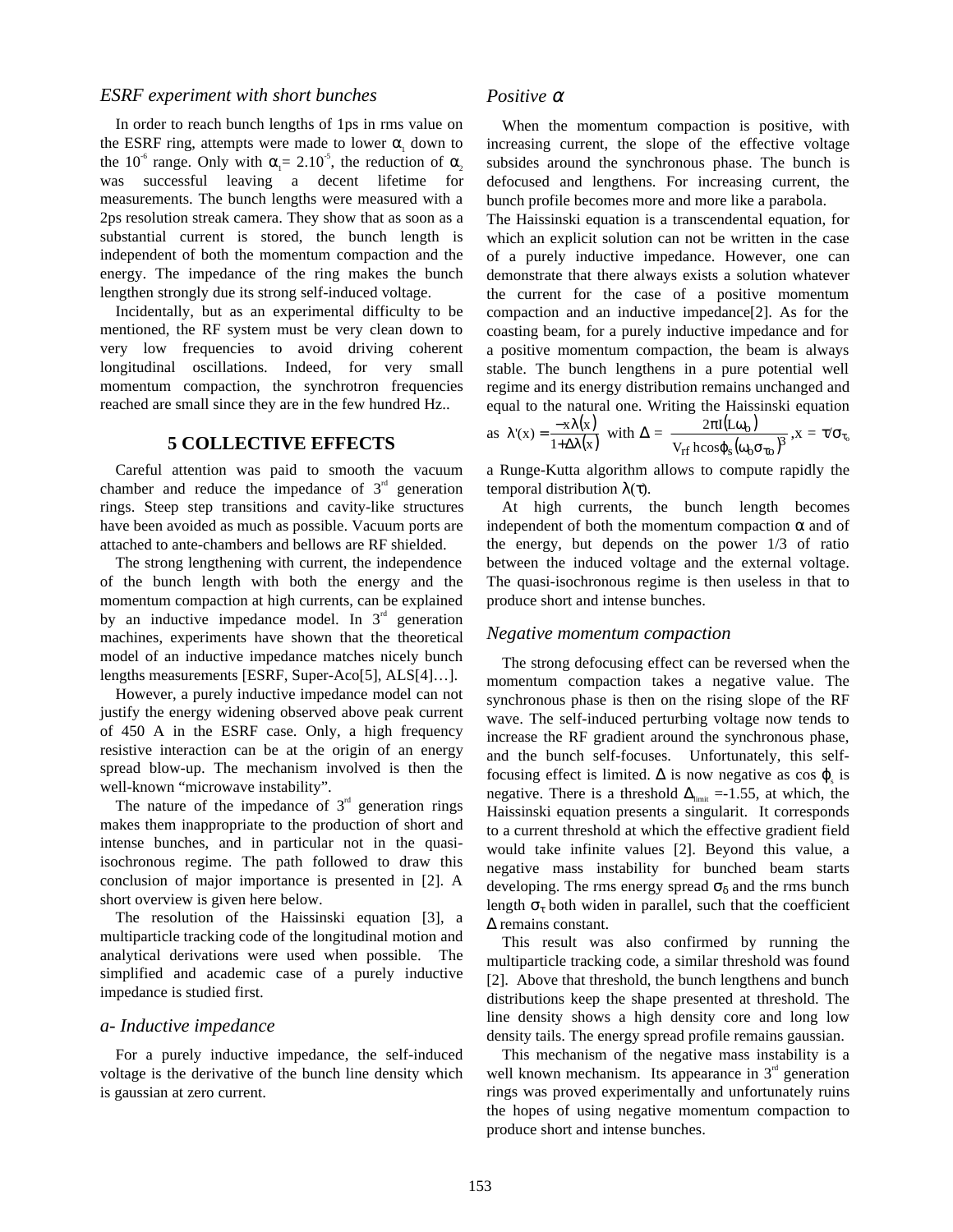NB: The purely inductive model is not fully satisfying for fitting experimental results when the momentum compaction is negative. Indeed, the narrow high density peak interacts with the high frequency terms. The impedance presents some resistive components in the high frequencies. The high frequency resistive term is the source of additional energy widening and it also generates a strong skewness on the bunch profile.

### *b- Broadband resonator impedance*

A purely inductive impedance can not correctly represent a the true impedance of a ring. Unavoidable discontinuities capture some fields, the power of which is dissipated in the walls.

Of the few different representations commonly used[8],[9] , the broadband resonator model proved to be mathematically handy while possessing the correct physical features. It represents an impedance which is inductive up to a resonant frequency,  $f_r$ , at which the inductive part falls and where the strong resistive components are present.

A "microwave" instability develops in the presence of a high frequency resistive interaction. As depicted in figure 2, the self-induced perturbation voltage oscillates with a wavelength  $\lambda_r \approx c/f_r$  and accordingly the amplitude of the longitudinal focusing force oscillates with that wavelength along the bunch.

We first consider the situation in which the bunch length contains more than one wavelength. This creates some local stability islands or fixed points on the isohamiltonian curves. The isohamiltonian curves represent the motion in the longitudinal phase space in the absence of radiation damping and quantum fluctuation. Particles gather in micro-bunches and glide along those stability islands. The micro-bunch structure is then diluted due to the global synchrotron motion generated by the external RF voltage (See figure 3). Very small drops keep reappearing which are immediately diluted. The bunch density stabilizes with a temporal distribution of a parabolic shape and an energy distribution of gaussian shape both with FWHM values which increase with the power  $1/3$  of the current.

An analytical formula for the threshold of the "microwave" instability has been derived from a dispersion relation deduced from the linearization of the Vlasov equation. The stability criterion, here below, also gives the bunch dimensions above threshold:

$$
\frac{\hat{\Lambda}\frac{R_{eff}}{p_r}}{\sigma_{\tau}^2} < 1.5 \text{ with } Z_{eff} = R_{eff} = \frac{\sum Z(p\omega_0) \,\hat{\lambda}_{p_r}^2(p)}{\sum_{p} \,\hat{\lambda}_{p_r}^2(p)}
$$
\nwith 
$$
\hat{\Lambda} = \frac{\alpha I}{\sqrt{N_{eff} + N_{eff}}} \text{ and } \sigma_{\tau} = \omega_{s} \,\sigma_{\tau}.
$$

with 
$$
\hat{\Lambda} = \frac{\alpha I}{\sqrt{2\pi} E_{\theta} \omega_0 \sigma_{\tau}}
$$
 and  $\sigma_{\tau} = \omega_s \sigma_{\tau}$ 

The effective impedance  $Z_{\text{eff}} = R_{\text{eff}}$  is only resistive since the perturbation  $\tilde{\lambda}_{pr}$  of the stationary distribution is centered around  $p_r$  ( $p_r = f_f / f_o$ ) and the overlap with the reactive part of the impedance is globally zero.

This criterion was first derived by Keil & Schnell for a coasting beam and applied to proton beams by Boussard. The extensive derivation for electron bunched beams can be found in [2], [6],[7]. The validity of the formula was confirmed by the results from the tracking code.



# **6 HIGH PEAK BRILLIANCE IN STORAGE RINGS**

### *No Possibility of bunch shortening*

The condition of appearance of the "microwave" instability is that the phase advance of the wake field is larger than  $2 \pi$  over the bunch length of  $2\sigma_{\tau}$  leading to the condition:  $\omega_r \sigma_\tau > \pi$  with  $f_r$ , the resonant frequency and  $\sigma_{\tau}$  the rms bunch length (the bunch eventually lengthens due to its interaction with the inductive part of the resonator).